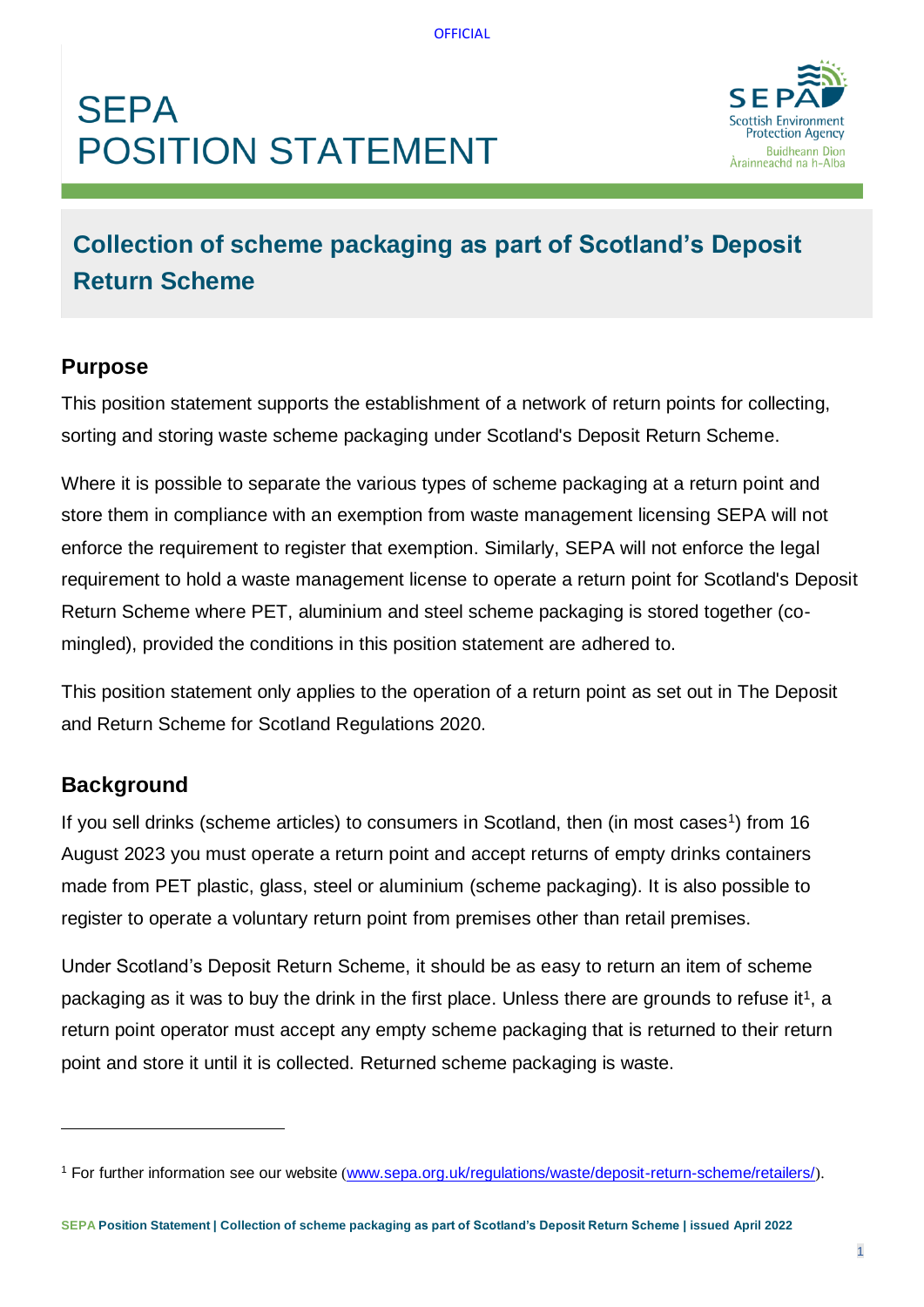#### **OFFICIAL**

From 16 August 2023 there will be many shops, retail outlets and hospitality venues that will be required to operate return points for scheme packaging and will, therefore, be carrying out waste management activities – storing and sorting waste. It is an offence to carry out a waste management activity unless it is authorised by a waste management licence (WML) or is exempt from the requirement to hold a WML ('an exempt activity').

In order for the storage of scheme packaging at a return point to be an exempt activity  $2$  it would need to be sorted and stored separately.

SEPA recognises that requiring return point operators to hold a WML to sort and then separately store waste scheme packaging would be disproportionate and may be a barrier to the effective implementation of the deposit return scheme.

For this reason, if you store mixed scheme packaging at a return point and do not hold a waste management licence SEPA will not take enforcement action as long as you comply with the position set out below.

### **SEPA position**

If you manage waste, including waste scheme packaging, you must comply with the requirements of Section 34 of the Environmental Protection Act 1990 (the Duty of Care Obligations). In particular, you must ensure that waste is managed in a manner that promotes high quality recycling and that mixing of dry recyclable materials does not result in lower quality material than would be achieved from full separation.

**SEPA will not take enforcement action against a return point operator who stores comingled waste scheme packaging at a return point without a waste management licence, provided the following conditions are met:**

- 1. All waste scheme packaging must be stored securely.
- 2. Waste glass must be stored separately from waste PET, aluminium and steel containers.

 $2$  The applicable exempt activities would be Paragraph 11 or 17 Schedule 1 of the Waste Management Licensing (Scotland) Regulations 2011 – further details can be found here [Activities exempt from waste management](https://www.sepa.org.uk/regulations/waste/activities-exempt-from-waste-management-licensing/)  [licensing | Scottish Environment Protection Agency \(SEPA\)](https://www.sepa.org.uk/regulations/waste/activities-exempt-from-waste-management-licensing/)